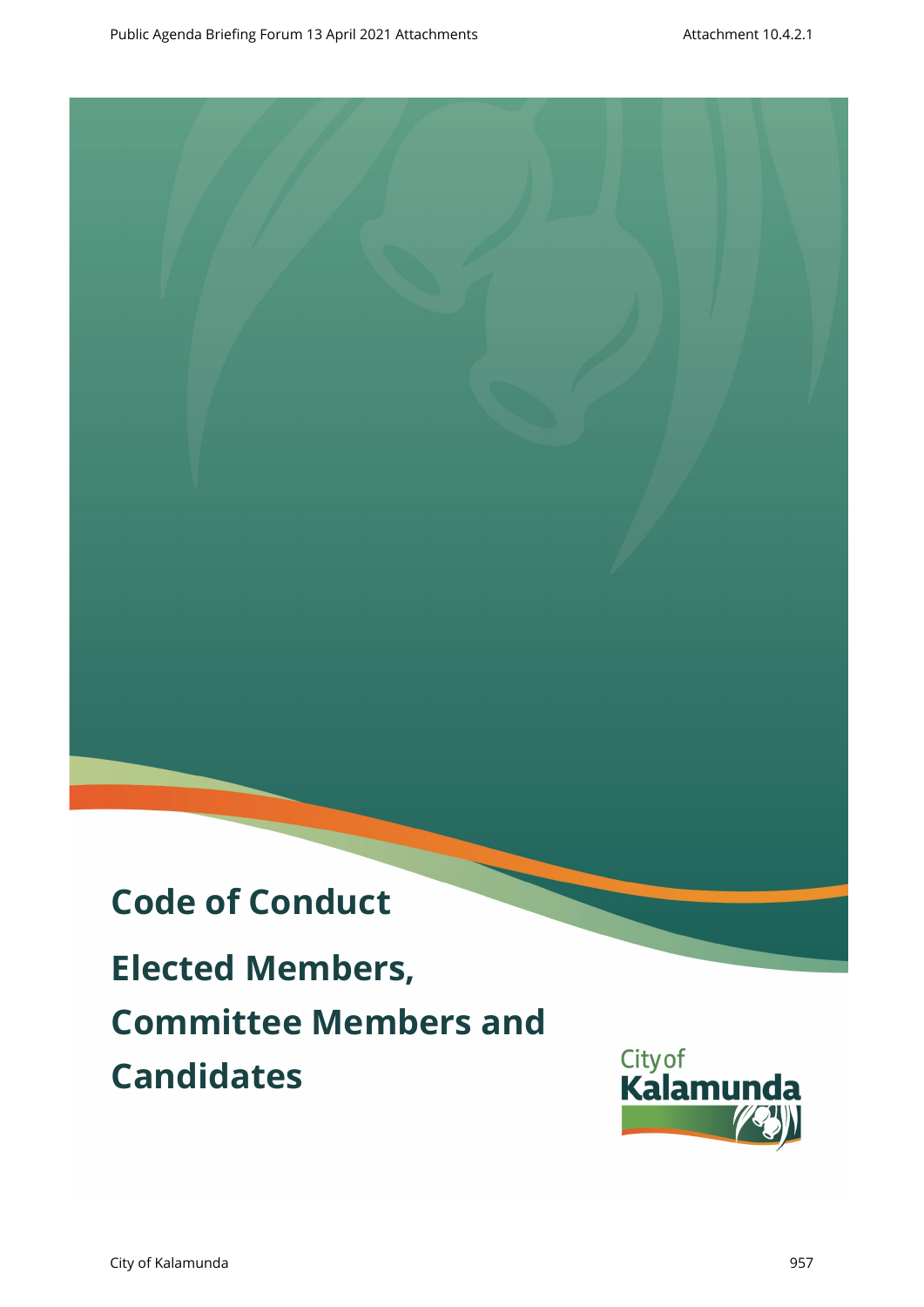#### **CITY OF KALALMUNDA**

#### **CODE OF CONDUCT**

#### **ELECTED MEMBERS, COMMITTEE MEMBERS AND CANDIDATES**

#### **Division 1 – Preliminary Provisions**

# **1. Citation**

This is the City of Kalamunda Code of Conduct for Elected Members, Committee Members and Candidates.

# **2. Terms used**

2.1 In this code: -

*Act* means the *Local Government Act 1995*; *candidate* means a candidate for election as a council member; *CEO* means the Chief Executive Officer of the City of Kalamunda; *code* means this code of conduct; *compliant* means a complaint made under clause 11 (1); *council meeting* includes Public Agenda Briefings; *publish* means to include on a social media platform.

2.2 Other terms used in this code that are also used in the Act have the same meaning as in the Act unless the contrary intention appears.

#### **Division 2 – General Principles**

# **3. Overview of Division**

This Division sets general principles to guide the behaviour of council members, committee members and candidates.

# **4. Personal Integrity**

- 1. A council member, committee member and candidate should
	- (a) act with reasonable care and diligence; and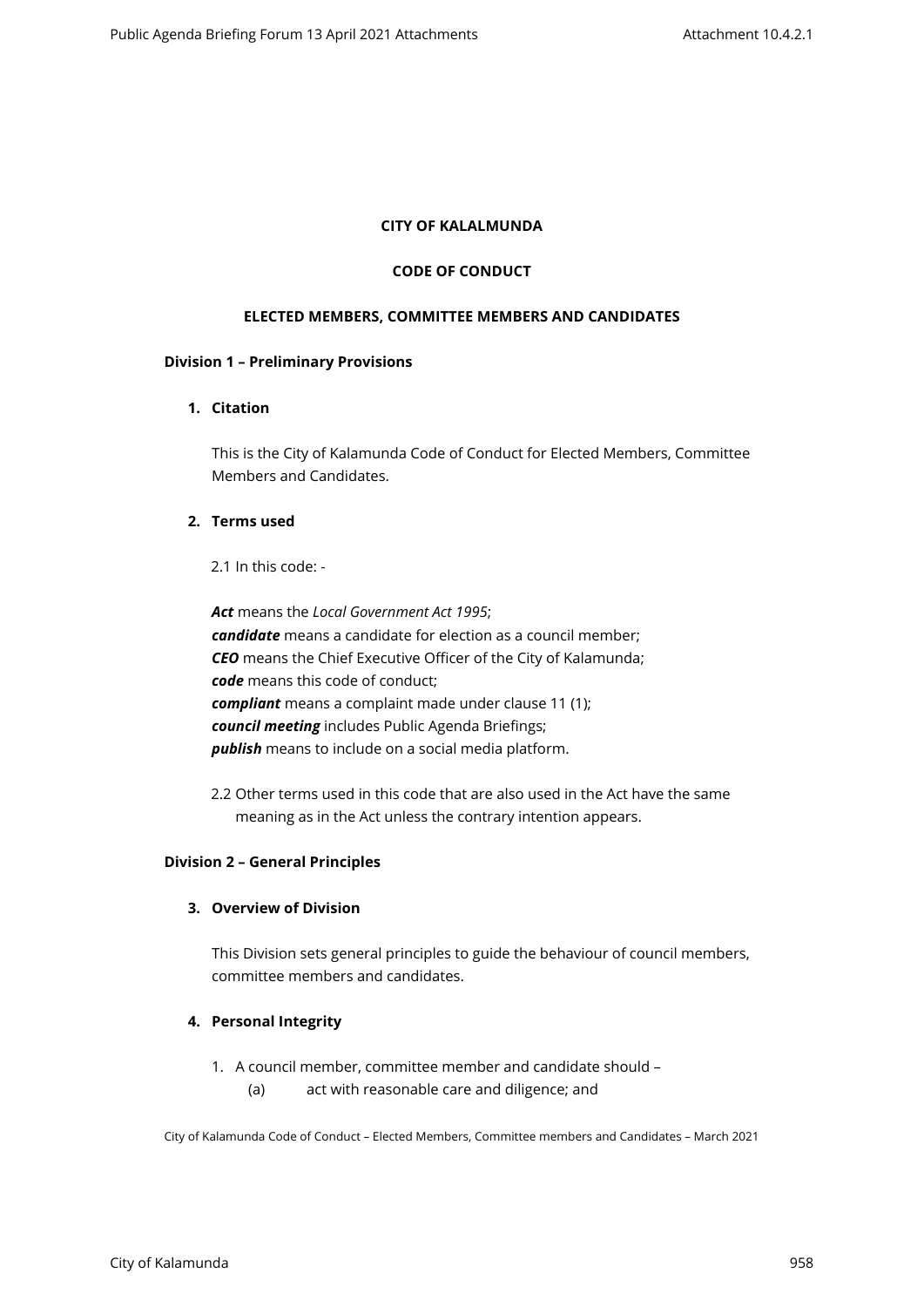- (b) act with honesty and integrity; and
- (c) act lawfully; and
- (d) identify and appropriately manage any conflict of interest; and
- (e) avoid damage to the reputation of the local government.
- 2. A council member or committee member
	- (a) act in accordance with the trust in council members and committee members; and
	- (b) participate in decision-making in an honest, fair, impartial and timely manner; and
	- (c) actively seek out and engage in training opportunities to improve the performance of their role; and
	- (d) attend and participate briefings, workshops and training sessions provided or arranged by the local government in relation to the performance of their role.

# **5. Relationships with others**

- 1. A council member, committee member and candidate should
	- (a) treat others with respect, courtesy and fairness; and
	- (b) respect and value diversity in the community.
- 2. A council member or committee member should maintain and contribute to a harmonious, safe and productive environment.

# **6. Accountability**

A council member or committee member should –

- (a) base decisions on relevant and factually correct information; and
- (b) make decisions on merit, in the public interest and in accordance with statutory obligations and principles of good governance and procedural fairness; and
- (c) read all agenda papers given to them in relation to council or committee meetings; and
- (d) be open and accountable to, and represent the community in the district.

# **Division 3 – Behaviour**

# **7. Overview of Division**

This Division sets out –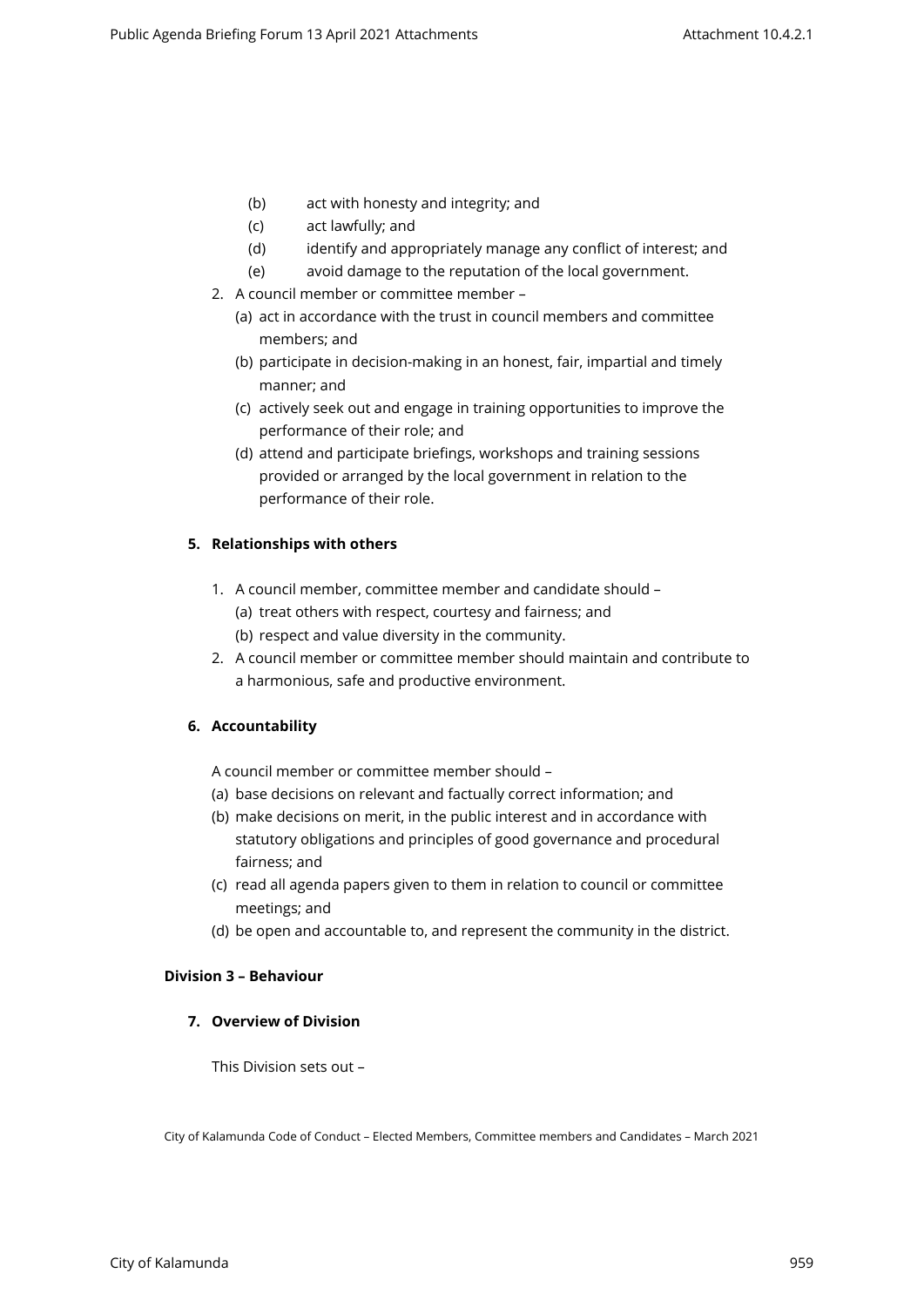- (a) requirements relating to the behaviour of council members, committee members and candidates; and
- (b) the mechanism for dealing with alleged breaches of those requirements.

# **8. Personal integrity**

- 1. A council member, committee member or candidate
	- (a) must ensure that their use of social media and other forms of communications complies with this code; and
	- (b) must only publish material that is factually correct.
- 2. A council member or committee member
	- (a) must not be impaired by alcohol or drugs in the performance of their official duties; and
	- (b) must comply with all policies, procedures and resolutions of the local government.

# **9. Relationships with others**

A council member, committee member or candidate –

- (a) must not bully or harass another person in any way; and
- (b) must deal with the media in a positive and appropriate manner and in accordance with any relevant policy of the local government; and
- (c) must not use offensive or derogatory language when referring to another person; and
- (d) must not disparage the character of another council member, committee member or candidate or a local government employee in connection with the performance of their official duties; and
- (e) must not impute dishonest or unethical motives to another council member, committee member or candidate or a local government employee with the performance of their official duties.

# **10. Council or committee meetings**

When attending a council or committee meeting, a council member, committee member or candidate –

- (a) must not act in an abusive or threatening manner towards another person; and
- (b) must not make a statement that the member or candidate knows, or could reasonably be expected to know, is false or misleading; and
- (c) must not repeatedly disrupt the meeting; and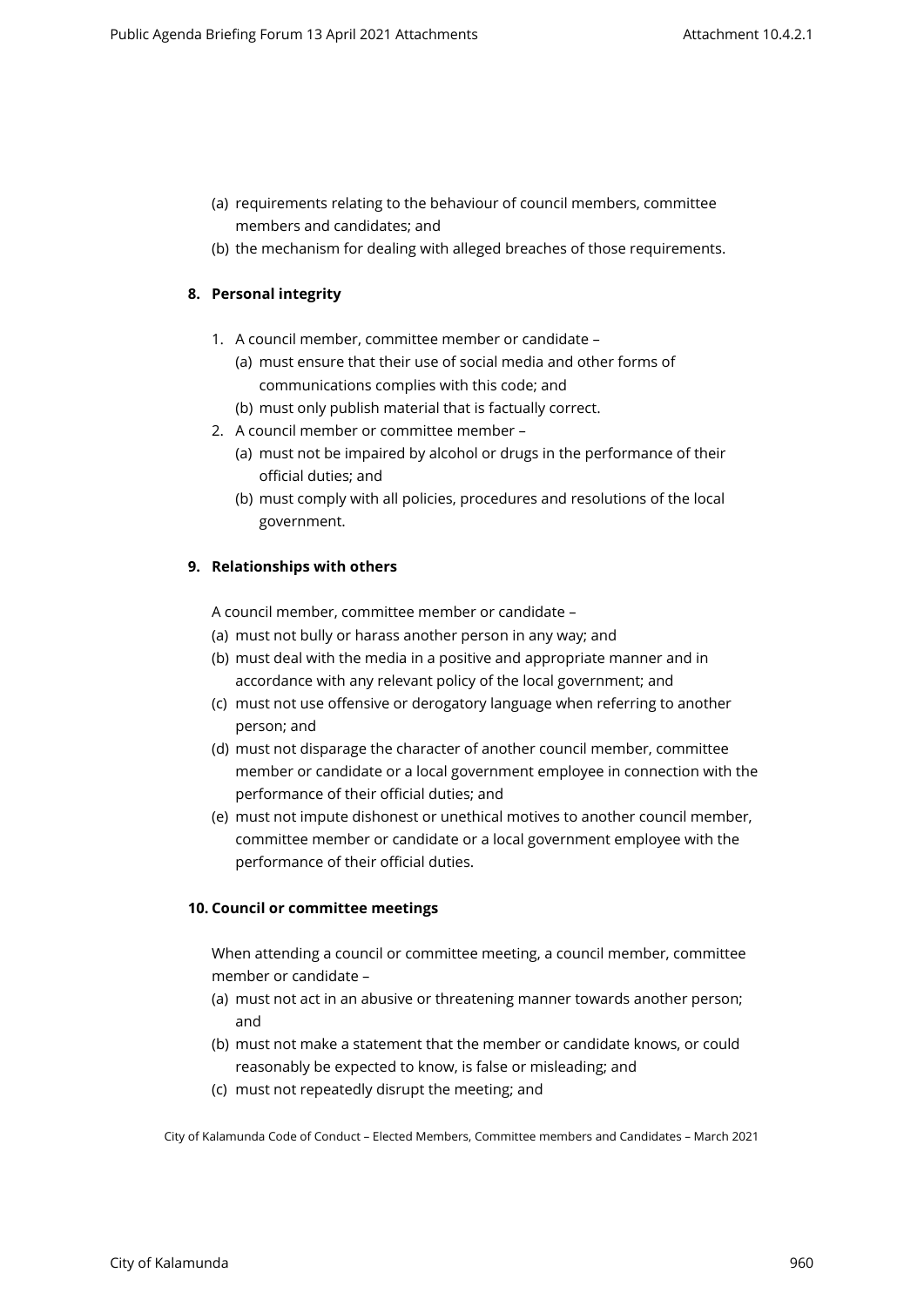- (d) must comply with any requirement of a local law of the local government relating to the procedure and conduct of council or committee meetings; and
- (e) must comply with any direction given by the person presiding at the meeting; and
- (f) must immediately cease to engage in any conduct that has been ruled out of order by the person presiding at the meeting.

# **11. Complaint about alleged breach**

- 1. A person may make a complaint, in accordance with subclause (2), alleging a breach of a requirement set out in this division.
- 2. a complaint must be made
	- (a) in writing in the form approved by the local government; and
	- (b) to a person authorised under subclause (3) ; and
	- (c) within 1 month after the occurrence of the alleged breach.
- 3. The local government must in writing authorise 1 or more persons to receive complaints and withdrawals of complaints.

# **12. Dealing with complaint**

- 1. After considering a complaint, the local government must, unless it dismisses the complaint under clause 13 or the complaint is withdrawn under clause 14 (1), make a finding as to whether the alleged breach the subject of the complaint has occurred.
- 2. Before making a finding in relation to the complaint, the local government must give the person to whom the complaint relates a reasonable opportunity to be heard.
- 3. A finding that the alleged breach has occurred must be based on the evidence from which it may be concluded that it is more likely that the breach occurred than that it did not occur.
- 4. If the local government makes a finding that the alleged breach has occurred, the local government may –
	- (a) take no further action; or
	- (b) prepare and implement a plan to address the behaviour of the person to whom the complaint relates.
- 5. When preparing a plan under subclause 4 (b), the local government must consult with the person to whom the complaint relates.
- 6. A plan under subclause 4 (b) may include a requirement for the person to whom the complaint relates to do 1 or more of the following – (a) engage in mediation;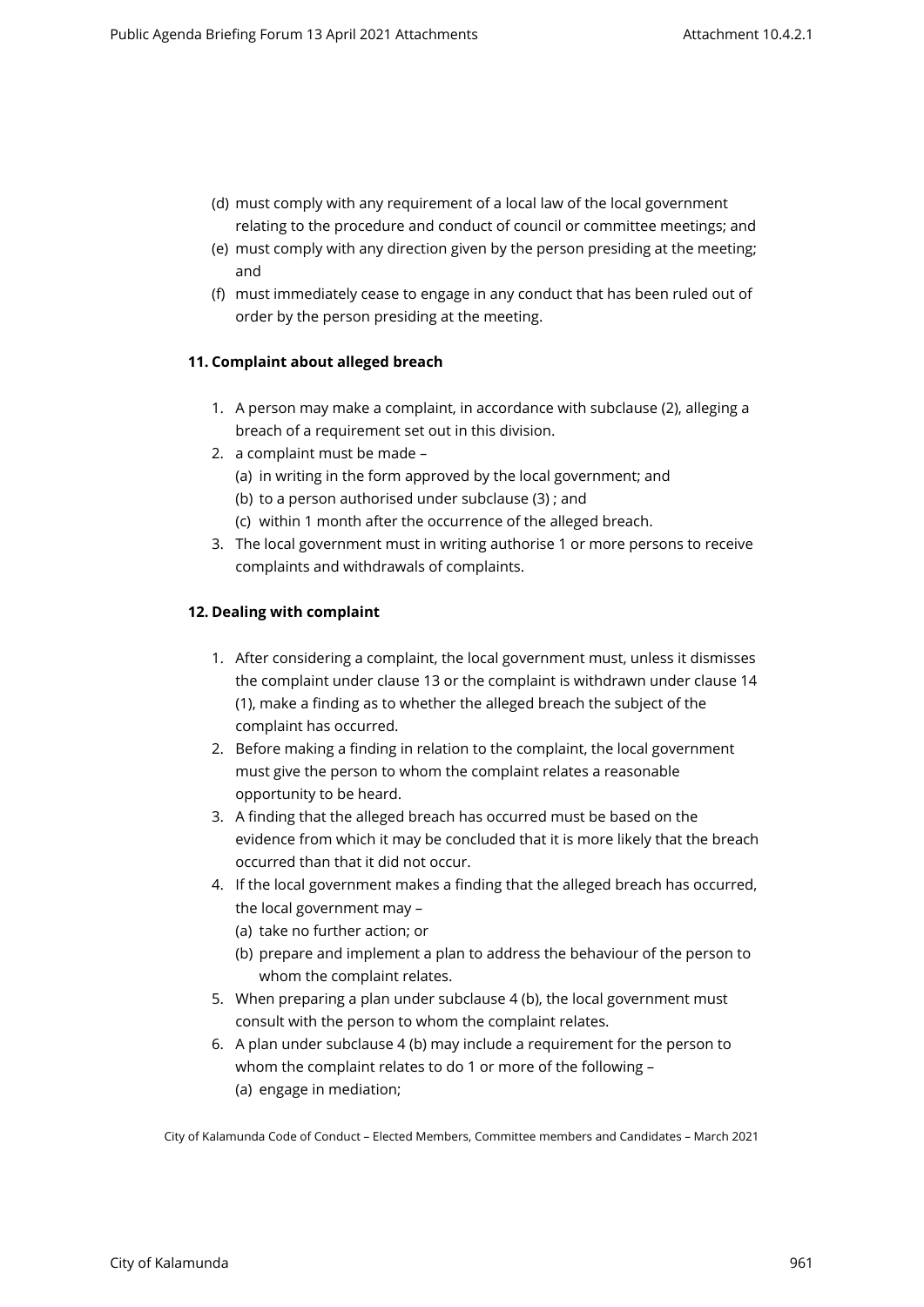- (b) undertake counselling;
- (c) undertake training
- (d) take other action the local government considers appropriate.
- 7. If the local government makes a finding in relation to the complaint, the local government must give the complainant, and the person to whom the complaint relates written notice of –
	- (a) the finding and the reasons for its finding; and
	- (b) if its finding is that the alleged breach has occurred its decision under subclause 4.

# **13. Dismissal of complaint**

# Divsion4 Rukles

- 1. The local government must dismiss a complaint if it is not satisfied that
	- (a) the behaviour to which the complaint relates occurred at a council or committee meeting; and
	- (b) either
		- (i) the behaviour was dealt with by the person presiding at the meeting; or
		- (ii) the person responsible for the behaviour has taken remedial action in accordance with a local law of the local government that deals with meeting procedures.
- 2. If the local government dismisses a complaint, the local government must give the complainant, and the person to whom the complaint relates, written notice of its decision and the reasons for its decision.

# **14. Withdrawal of complaint**

- 1. A complainant may withdraw their complaint at any time before the local government makes a finding in relation to the complaint.
- 2. The withdrawal of a complaint must be
	- (a) in writing; and
	- (b) given to a person authorised under clause 11 (3).

# **15. Other provisions about complaints**

- 1. A complaint about an alleged breach by a candidate cannot be dealt with by the local government unless the candidate has been elected as a council member.
- 2. The procedure for dealing with complaints may be determined by the local government to the extent that it is not provided for in this Division.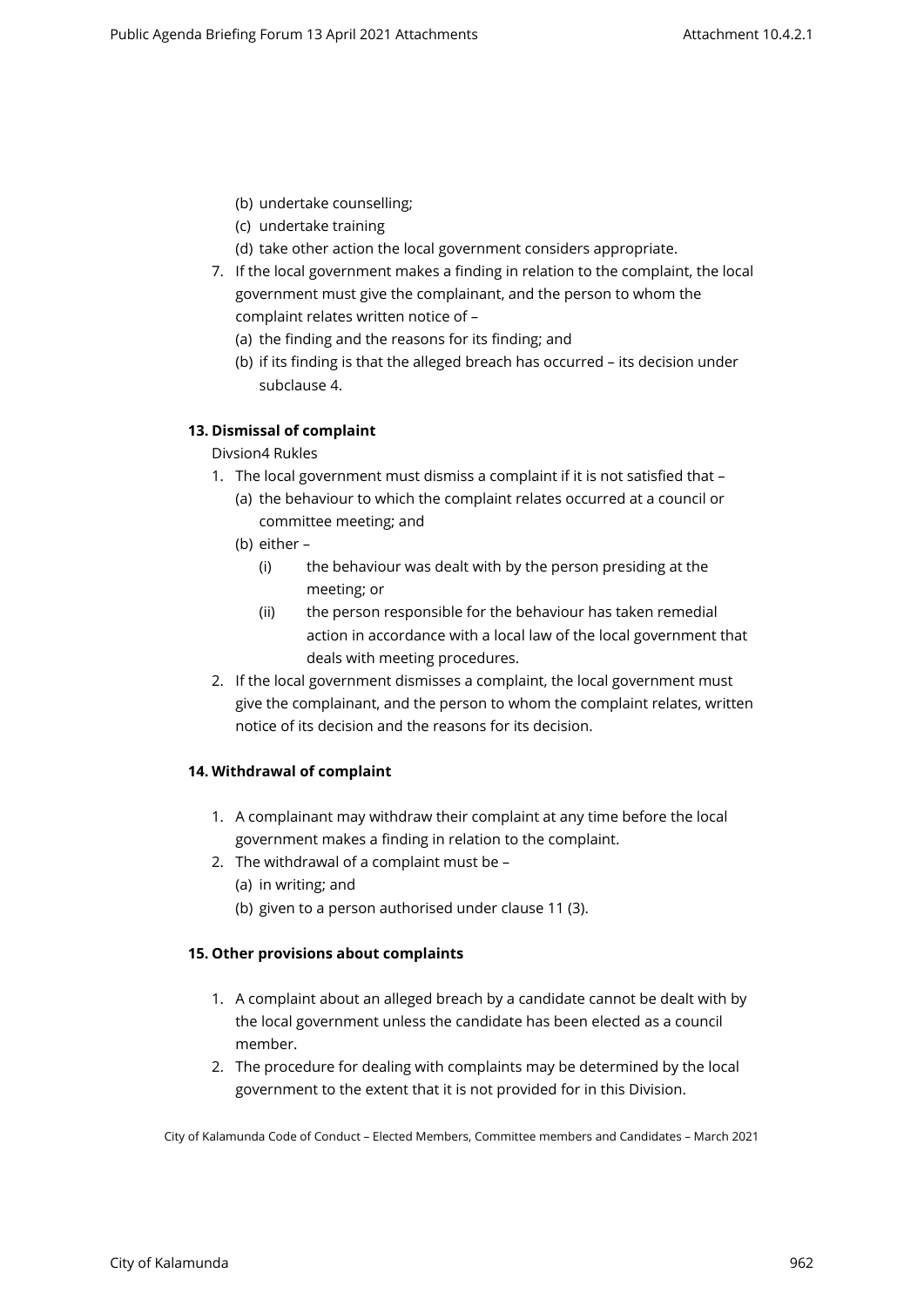#### **Division 4 – Rules of conduct**

#### *Notes for this Division*

- *1. Under section 5.105 (1) of the Act a council member commits a minor breach if the council member contravenes a rule of conduct. This extends to the contravention of a rule of conduct that occurred when the council member was a candidate.*
- *2. A minor breach is dealt with by a standards panel under section 5.110 of the Act.*

# **16. Overview of this Division**

- 1. This Division sets out rules of conduct for council members and candidates.
- 2. A reference in this Division to a council member includes a council member when acting as a committee member.

#### **17. Misuse of local government resources**

1. In this clause –

**Electoral purpose** means the purpose of persuading electors to vote in a particular way at an election, referendum or other poll held under the Act, the *Electoral Act 1907* or the *Commonwealth Electoral Act 1918.* **Resources of a local government** includes –

- 
- (a) local government property; and
- (b) services provided, or paid for by a local government.
- 2. A council member must not directly or indirectly, use the resources of a local government for an election purpose or other purpose unless authorised under the Act, or by the local government or the CEO, to use the resources for that purpose.

#### **18. Securing personal advantage or disadvantaging others**

- 1. A council member must note make improper use of their office
	- (a) to gain, directly or indirectly, an advantage for the council member or any other person; or
	- (b) to cause detriment to the local government or any other person.
- 2. Subclause 1. Does not apply to conduct that contravenes section 5.93 of the Act or the Criminal Code section 83.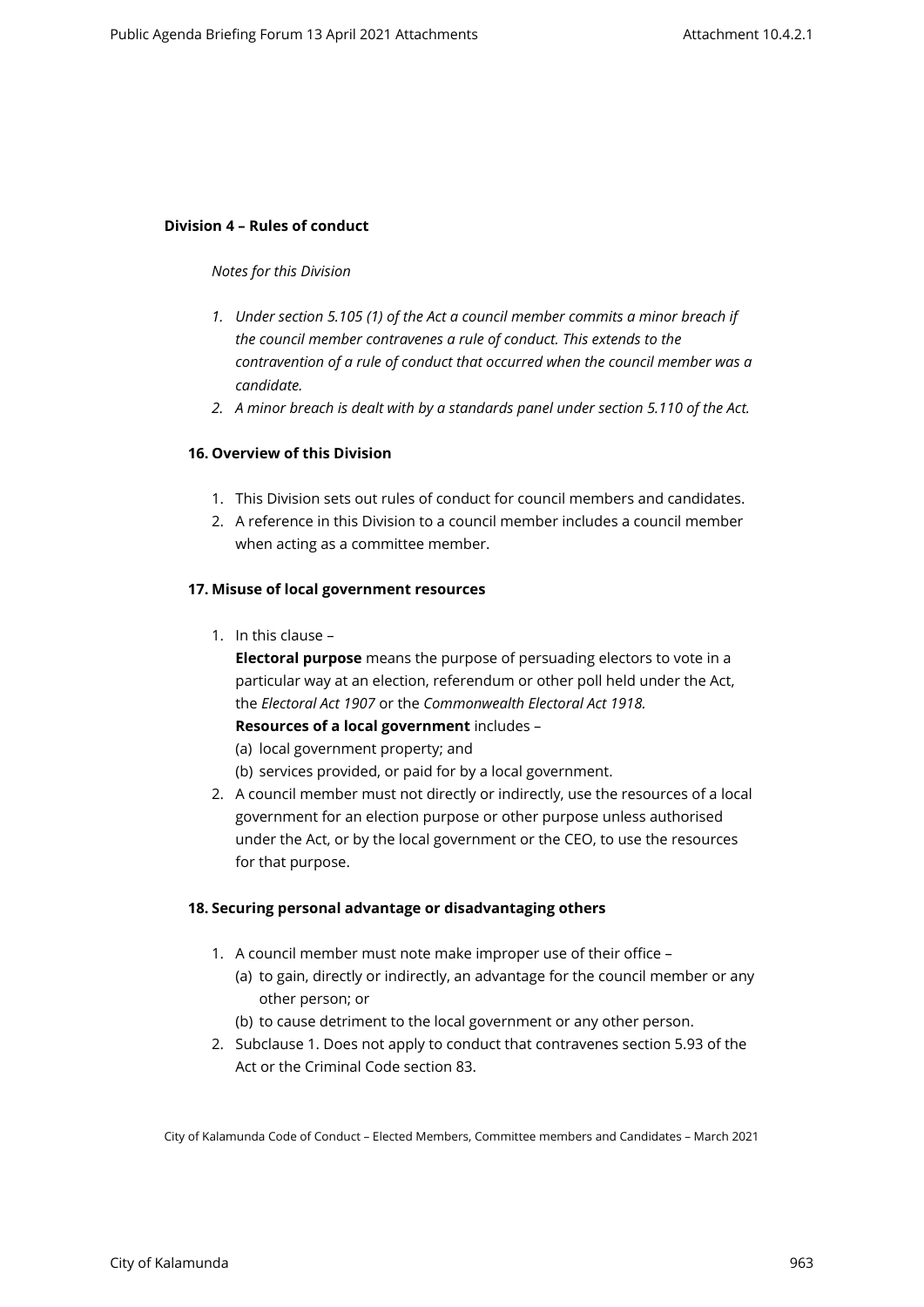# **19. Prohibition against involvement in administration**

- 1. A council member must not undertake a task that contributes to the administration of the local government unless authorised by the local government or the CEO to undertake that task.
- 2. Subclause 1., does not apply to anything that a council member does as part of the deliberations of a council or committee meeting.

#### **20. Relationship with local government employees**

1. In this clause –

Local government employee means a person –

- (a) employed by a local government under section 5.36 (1) of the Act; or
- (b) engaged by a local government under a contract for services.
- 2. A council member or a candidate must not
	- (a) direct or attempt to direct a local government employee to do or not do anything in their capacity as a local government employee, or
	- (b) attempt to influence by means of a threat or the promise of a reward, the conduct of a local government employee in their capacity as a local government employee; or
	- (c) act in an abusive or threatening manner towards a local government employee.
- 3. Subclause 2. (a) does not apply to anything that a council member does a part of the deliberations at a council or committee meeting.
- 4. If a council member or candidate, in their capacity as a council member or candidate, is attending a council or committee meeting or other organised event (for example, a briefing or workshop) the council or candidate must not orally, in writing or by any other means –
	- (a) make a statement that a local government employee is incompetent or dishonest; or
	- (b) use an offensive or objectionable expression when referring to a local government employee.
- 5. Subclause 4. (a) does not apply to conduct that is unlawful under the *Criminal Code Chapter XXXV*.

# **21. Disclosure of information**

1. In this clause –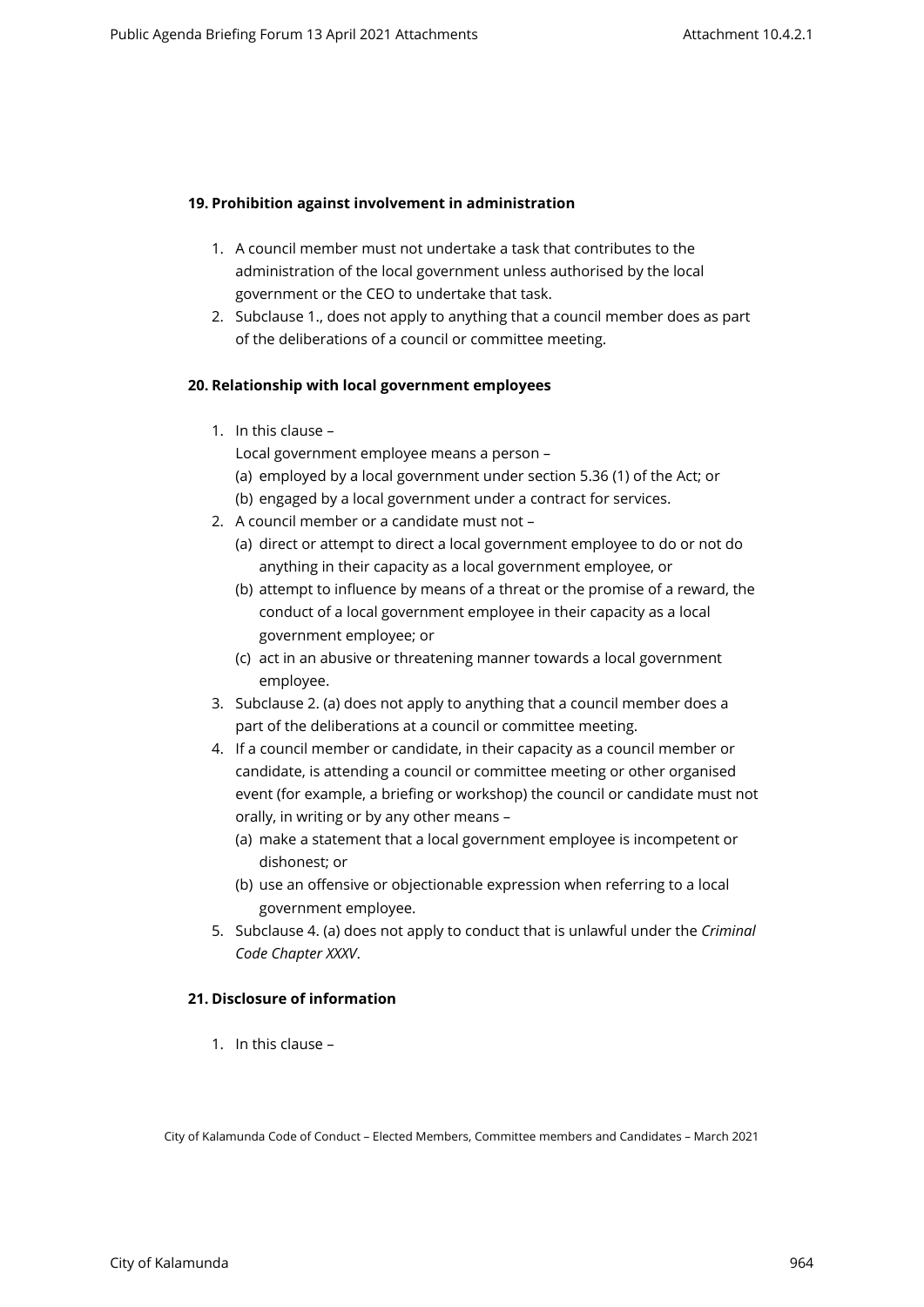**closed meeting** means a council or committee meeting, or part of a council or committee meeting that is closed to members of the public under section 5.23 (2) of the Act;

**confidential document** means a document marked by the CEO, or by a person authorised by the CEO, to clearly show that the information in the document is not to be disclosed;

**document** includes a part of a document;

**non-confidential document** means a document that is not a confidential document.

- 2. A council member must not disclose information that the council member (a) derived from a confidential document; or
	- (b) acquired at a closed meeting other than information derived from a nonconfidential document.
- 3. Subclause 2 does not prevent a council member from disclosing information –
	- (a) at a closed meeting; or
	- (b) to the extent specified by the council and subject to such other conditions as the council determines; or
	- (c) that is already in the public domain; or
	- (d) to an officer of the department; or
	- (e) to the Minister; or
	- (f) to a legal practitioner for the purpose of obtaining legal advice; or
	- (g) if the disclosure is required or permitted by law.

# **22. Disclosure of interests**

1. In this clause –

# **Interest** –

- (a) means an interest that could, or could reasonably be perceived to,
- adversely affect the impartiality of the person having the interest; and (b) includes an interest arsing from kinship, friendship or membership of an
	- association.
- 2. A council member who has an interest in any matter to be discussed at a council or committee meeting attended by the council member must disclose the nature of the interest –
	- (a) in a written notice given to the CEO before the meeting; or
	- (b) at the meeting immediately before the matter is discussed.
- 3. Subclause 2 does not apply to an interest referred to in section 5.60 of the Act.